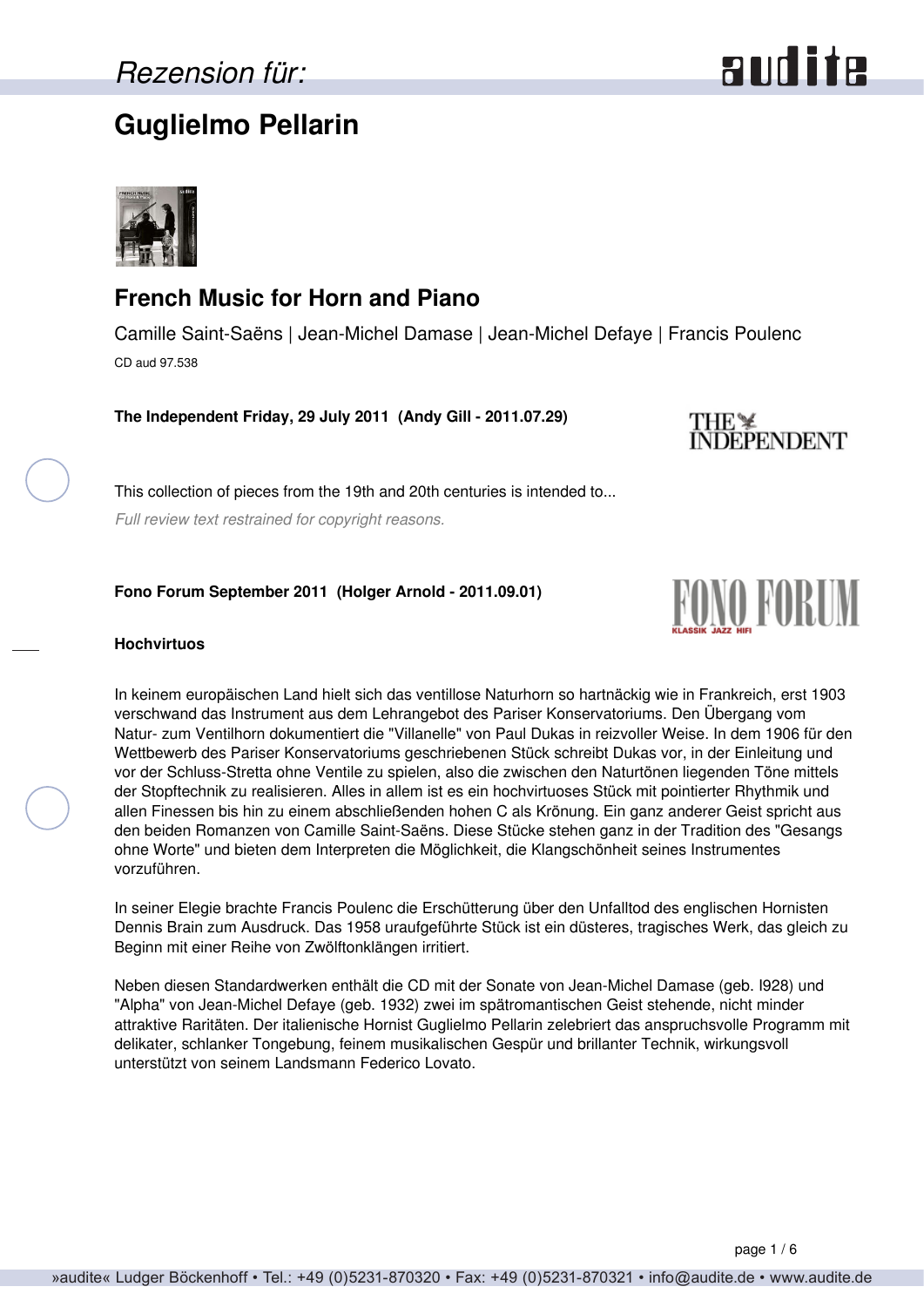**Hessischer Rundfunk hr2-Kultur: Der CD-Tipp, Freitag, 12.08.2011, 13.05-13.30 Uhr (Martin Grunenberg - 2011.08.12)**

**Der CD-Tipp**

Der CD-Tipp *Full review text restrained for copyright reasons.*

**Der neue Merker 24.08.2011 (DZ - 2011.08.24)**

**Französische Kammermusik und Italienisches auf dem Klavier**

Französische Kammermusik und Italienisches auf dem Klavier *Full review text restrained for copyright reasons.*

**Stereo 10/2011 Oktober (Holger Arnold - 2011.10.01)**

In keinem europäischen Land hielt sich das ventillose Naturhorn so hartnäckig... *Full review text restrained for copyright reasons.*

**[kulturtipp](http://www.kultur-tipp.ch) 20/11 (24. - 30. September 2011) (Fritz Trümpi - 2011.09.24)**

Hornmusik à la française *Full review text restrained for copyright reasons.*

**hifi & records 4/2011 (Heinz Gelking - 2011.10.01)**

**Damase, Defaye, Dukas u.a.** *Französische Musik für Horn und Klavier*

Damase, Defaye, Dukas u.a. *Full review text restrained for copyright reasons.*

audite



**STEREOD** 





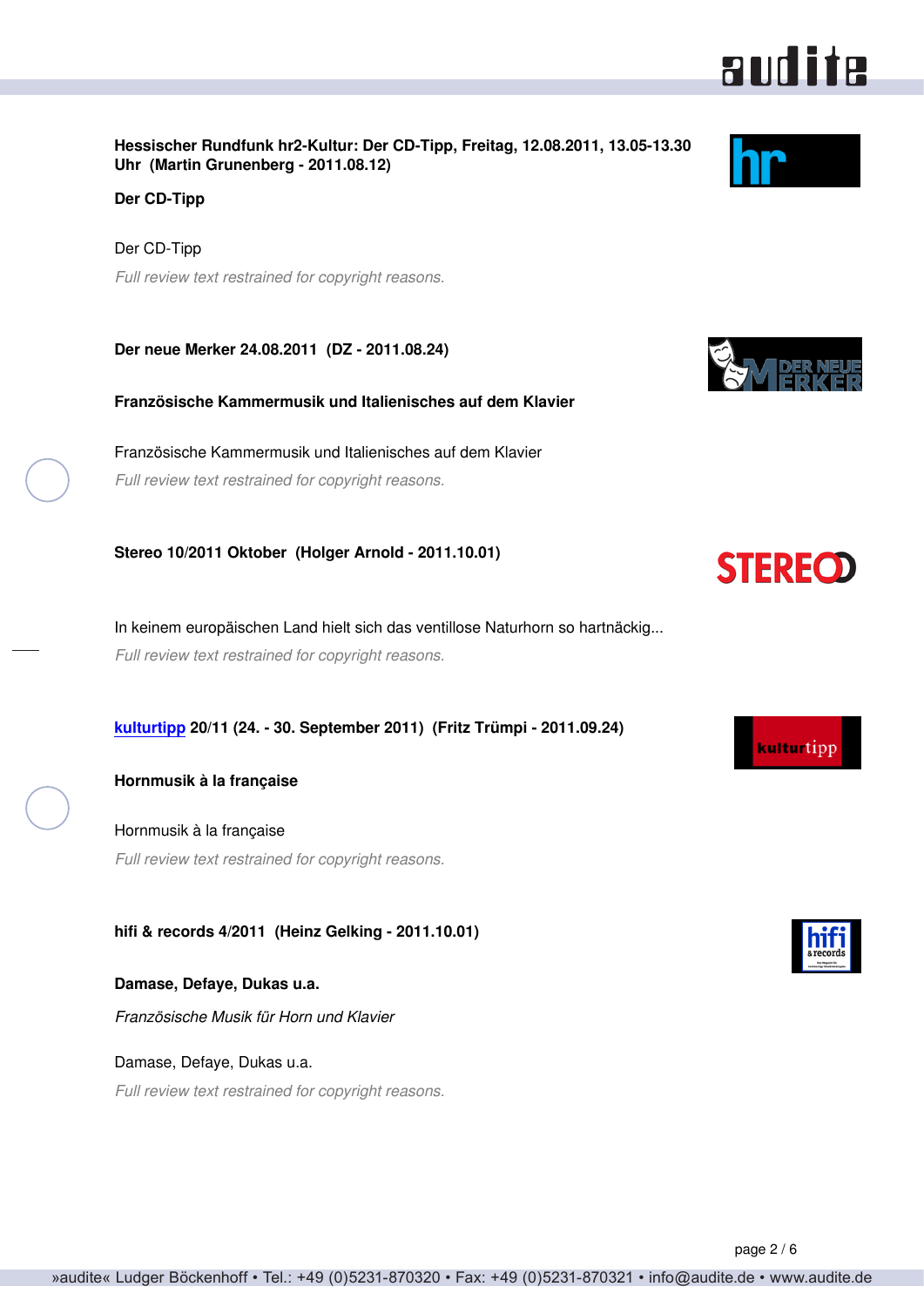

**[klassik.com](http://www.klassik.com) 09.10.2011 (Tobias Pfleger - 2011.10.09) source: [http://magazin.klassik.com/reviews/revie...](http://magazin.klassik.com/reviews/reviews.cfm?TASK=REVIEW&RECID=20831&REID=12828)**

**Schärfe in der Süße**

Schärfe in der Süße *Full review text restrained for copyright reasons.*

**[www.klavier.de](http://www.klavier.de) 09.10.2011 (Tobias Pfleger - 2011.10.09)**

**Französische Musik für Horn & Klavier: Werke von Saint-Saens, Damase, Defaye u.a.**

*Schärfe in der Süße*

Französische Musik für Horn & Klavier: Werke von Saint-Saens, Damase, Defaye u.a.

*Full review text restrained for copyright reasons.*

**Ensemble - Magazin für Kammermusik 6-2011 Dezember/Januar (Ernst Hoffmann - 2011.12.01)**

**Sanftes Horn**

Sanftes Horn *Full review text restrained for copyright reasons.*

#### **[theartsdesk.com](http://www.theartsdesk.com) Saturday, 14 January 2012 (Graham Rickson - 2012.01.14)**

#### **Classical CDs Weekly: Gál, Grieg, Liszt, Schubert, Pellarin**

*Viennese symphonies, piano warhorses and an Italian plays French music for horn and piano*

The familiar (to horn players at least) nestles alongside a couple of welcome rarities in this impeccably played horn and piano recital. The horn is a notoriously difficult instrument to record well. The instrument's bell usually faces the wrong way, and it's easy to end up with too much boomy resonance. The sound on this Audite release is impeccable. Guglielmo Pellarin is principal horn of the Orchestra dell'Accademia Nazionale di Santa Cecilia, and his expressive, very European sound is captured close-up. Which means here that there's a lovely, breathy softness to the horn tone, especially when it's played quietly. Saint-Saëns's two Romances are unpretentious salon pieces, both exploiting the 19th-century valve horn's new-found chromatic agility.

Poulenc's Elégie is one of the most disquieting pieces by this still underrated composer. The 12-note opening theme rapidly cuts into edgy staccato writing, the violence perhaps suggesting the tragic demise of the horn player Dennis Brain, to whose memory it was dedicated. The Sonate by Jean-Michel Damase makes brilliant use of the extremes of the horn's range; Pellarin's fruity low register delights here. Jean-Michel Defaye was a pupil of Nadia Boulanger; his ALPHA is occasionally dissonant and unsettling

page 3 / 6



the *arts* desk.com

ensemb

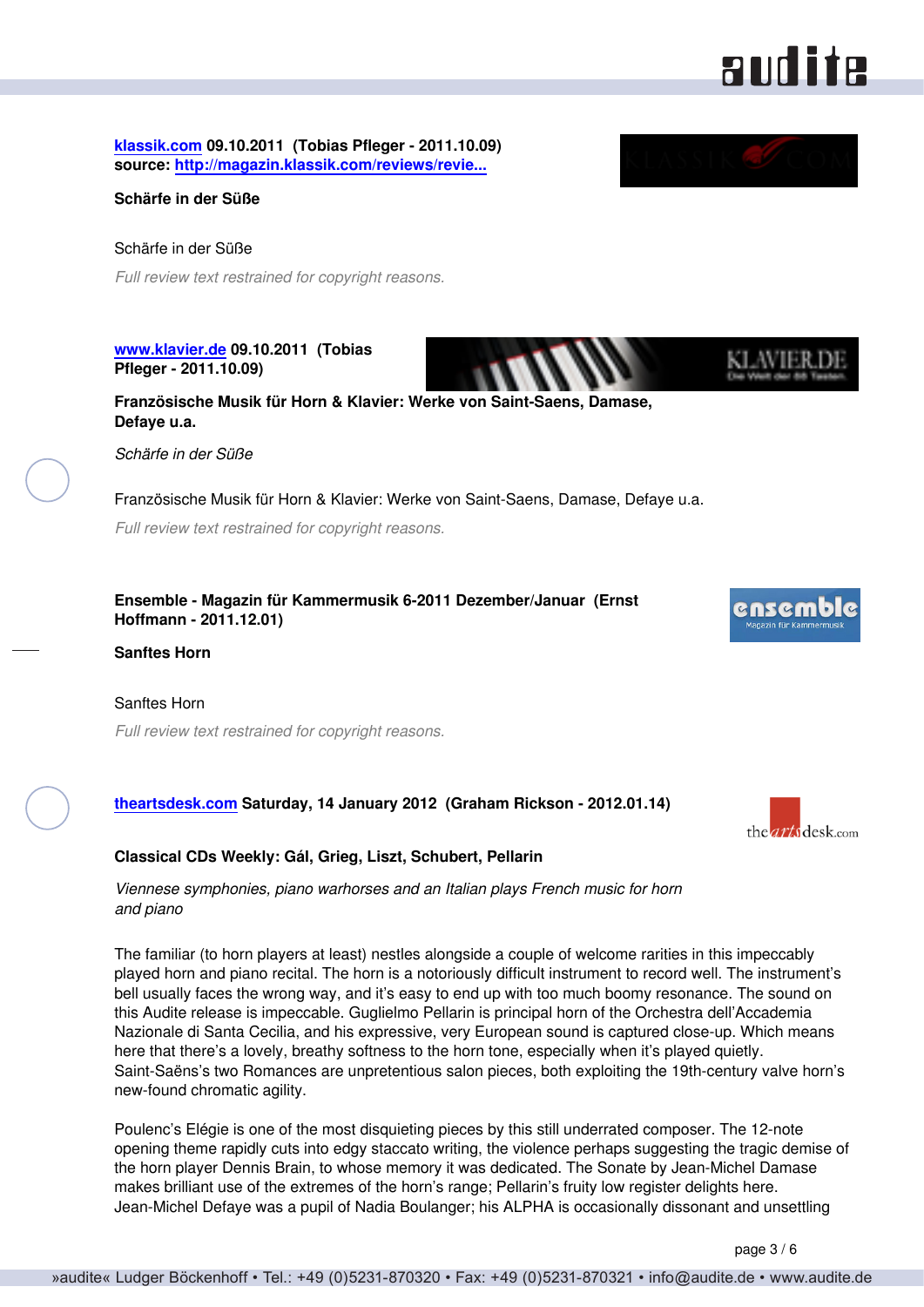

before it lets the horn sing. A superbly executed recital, beautifully accompanied by pianist Federico Lovato.

**Frankenpost Donnerstag, 2. Februar 2012 (Michael Thumser - 2012.02.02)**



fanfare

**Druckvolle Kammerkunst**

Druckvolle Kammerkunst

*Full review text restrained for copyright reasons.*

#### **[Fanfare](http://www.fanfaremag.com/) 01.01.2012 (Robert Markow - 2012.01.01)**

Guglielmo Pellarin, principal horn in the Santa Cecilia National Academy Orchestra in Rome, turns in a program of six works by five French composers. Some of these are well known to horn players, others less so. Collectively they span the period from the late 19th to the late 20th centuries. Though some were written for the natural horn, Pellarin plays everything on a Paxman model 20M. The most substantial work on his program is Jean-Michel Damase's three-movement sonata, music that continuously engages the ear with lyricism, harmonic piquancy, forward thrust, and idiomatic exploitation of the horn's assets. The eight-minute Alpha by Jean-Michael Defaye was written in 1973 as a final exam piece for students at the Paris Conservatory. It too makes a worthy contribution to the literature, demonstrating the full range of the instrument and running the gamut of styles from moody Impressionism to jazzy virtuosity.

The Romance was a favorite genre of Saint-Saëns, and he wrote nearly a dozen of them for various instrumental and vocal combinations. Op. 36 is the well-known one for horn and piano; op. 67 is an arrangement of the fourth movement of the Suite for Cello and Piano, op. 16 (a fact not mentioned in the otherwise excellent program notes).

I particularly like the spirit of adventure Pellerin brings to his playing. It is always imaginative, full of ideas, and demands the listener's full attention. Coupled with what appears to be an innate capacity for lyricism plus technical facility and a pleasing tone, this CD can be added to my growing pile of heartily recommended horn recitals on CD.

#### **[American Record Guide](http://www.americanrecordguide.com) 01.11.2011 (Barry Kilpatrick - 2011.11.01)**



An excellent recording of Italians playing French music. Guglielmo Pellarin is principal horn of the Santa Cecilia Academy Orchestra in Rome; Federico Lovato has a thriving career as pianist, cellist, and artistic director of the orchestra I Solisti in Villa. The program offers mostly standard works, but some listeners might not be familiar with the works by Jean-Michel Damase (b 1928) or Jean-Michel Defaye (b 1932). Damase bases much of his three-movement, 15-minute introspective Horn Sonata on a melody from Wagner's Siegfried-Idyll. Defaye's 'Alpha' (1973) is dissonant and compact, demanding much technical skill but ending in a quiet brooding mood.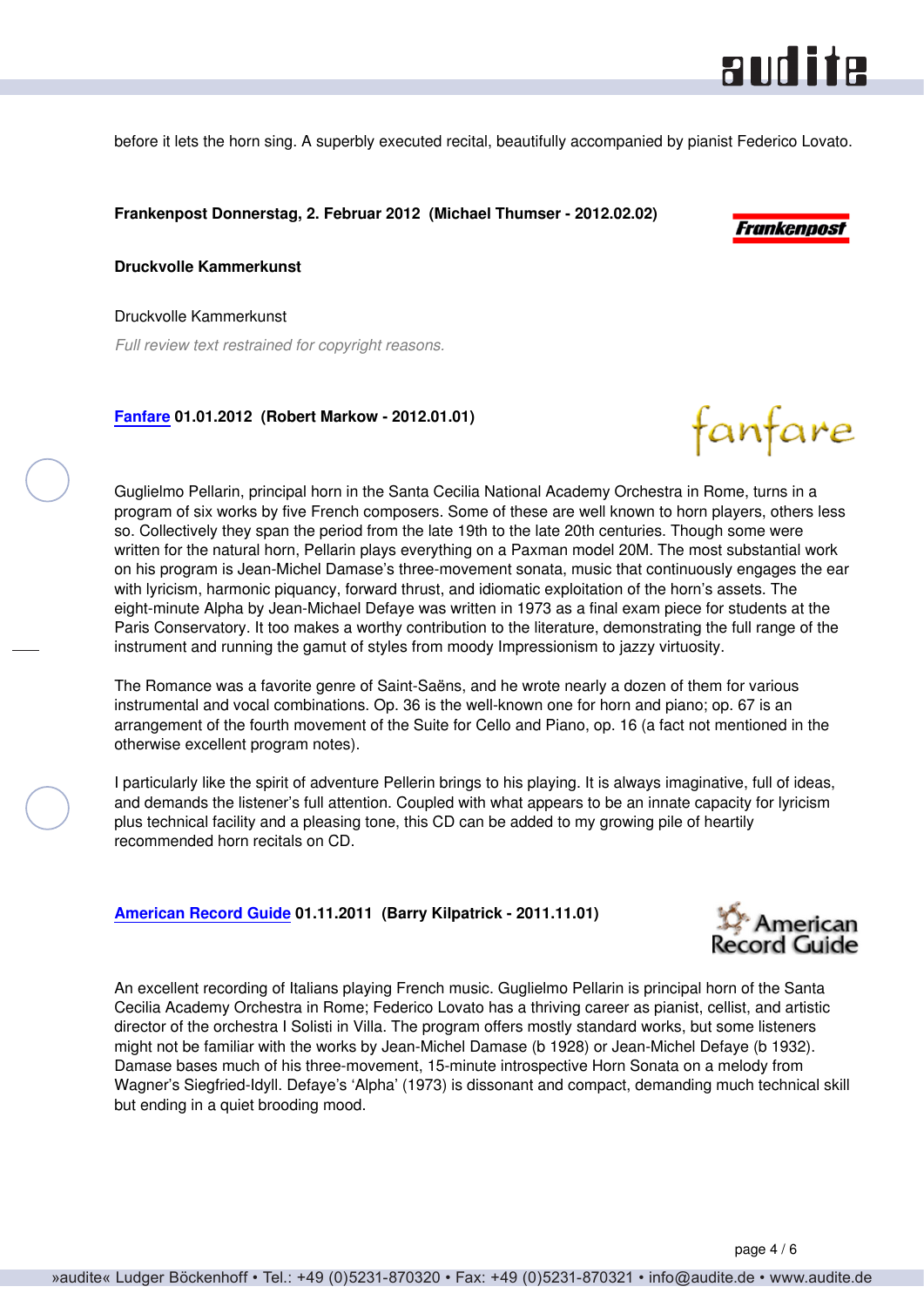# **andite**

#### **www.musicweb-international.com January 2013 (Jack Buckley - 2013.01.01)**

#### **MuricWeb**

If you want to know about the development of a musical instrument during the nineteenth and twentieth centuries, it shouldn't come as a surprise to know that French composers would be a good place to start to look. For reasons I have never been able fully to fathom, those gentlemen seem to be uncommonly well endowed with the spirit of inquiry and enterprise. What? A new development in the manufacturing of the banjo? What kind of new sound possibilities does this open up? Is this change likely to affect manufacturing long enough for me to write a piece that can be performed as soon as the ink is dry on the paper?

This spirit of enquiry often remains in the music long after the particular development of the instrument takes place – an audible act of discovery, so to speak, alive for posterity.

The German recording house, Audite, have turned their lights onto the horn. That instrument was called the French horn when I was growing up. Heaven knows why. Maybe to distinguish it from little boy blue, whom you will remember, was fast asleep under a haystack when he ought to have been blowing his horn.

Well Guglielmo Pellarin is not asleep nor under a haystack. He has been blowing his horn as Principal of the Santa Cecilia Orchestra since 2008, as readers of my dispatches from Rome will know, from the S&H Live Music section of this website. Still remarkably young and reading for a Higher Mathematics degree between orchestra and guest performances all over Europe, he has joined forces with the equally talented young pianist, Federico Lovato, to produce a disk which is as entertaining as it is informative.

Saint-Saëns is the supreme example of the enterprising spirit just mentioned. He was eighty-six when he died in 1921 and had begun to compose at the age of seven and give piano recitals at the age of eight, continuing uninterrupted until his end. Claudio Arrau told me that he had attended one of these recitals as a boy and heard pianism of incomparable refinement. As was usual at the time, Saint-Saëns had played wearing white linen gloves. Sadly, he was not enthusiastic about the then new fangled invention of recording which he thought gave no real idea of what the piano sounded like. He was right on this too, we have to concede. So we have to make do with piano-rolls of his playing, which already give some idea of what Arrau was talking about. His output as a composer is enormous and for every combination of voices and instruments, including stage-works. He was also keen to provide music for instruments in the development phase, hence his two Romances for horn and piano on this CD.

Here, as much as with his decision to have no truck with recording, his artistic accomplishment depends more on the resistance to change than with embracing its possibilities. Heinrich Stölzel is usually credited, around 1814, as the inventor of the horn's valves, which permit the instrument to play all twelve notes of the chromatic scale without using a hand inside the instrument's bell to alter the pitch. Traditional composers – Saint-Saëns among them – remained suspicious of the new valves and preferred what they continued to refer to as the natural horn. In fact, the valve horn could also produce the notes in the same old (pre-valve) way. Mr Pellarin often does so. What did make a difference was how the composer conceived his piece. There is no question that Saint-Saëns gives the horn player a wake-up call, asking him to use his hand and not the valves to alter the pitch.

Both Romances for horn (or cello) and piano are clearly conceived with the intimacy of the Paris salons in mind. Charm and elegance are to the fore and Saint-Saëns is a master of both. So are both these players. Pellarin enjoys a challenge as well as letting you hear that it costs him no effort to make this fine sound. Federico Lovato (a cellist as well as pianist) delights us in the matching fluency of his playing, recalling Arrau's impression of the composer's pianism. The Op.67 is more musically adventurous than the Op.36, which relies on an extremely open simplicity. These boys have rather a good line in the take-it-or-leave-it stakes.

In a curious bit of programming, sandwiched between these two Romances is the sonata of Jean-Michel Damase, a pianist/composer born in 1928. There is, however, a connection with Saint-Saëns. Damase too